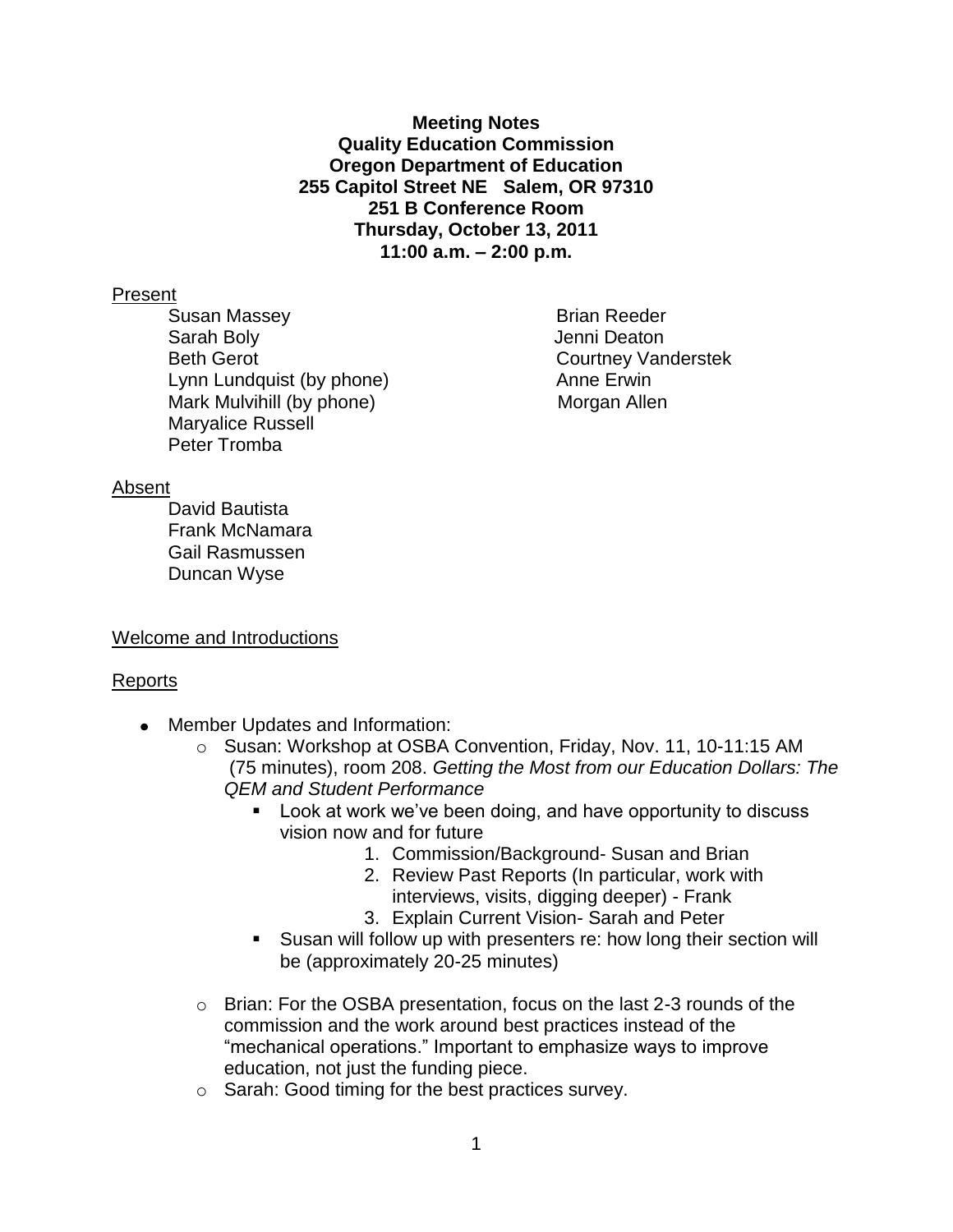# **Discussion**

- Update on identifying schools that are performing above/below expectations:
	- o Brian: New structure for flexibility. Question posed if we need to maintain current structure and develop the new side by side? These structures are driven by the same data, just displayed differently. There is an advantage in keeping the existing structure so we can view the model both ways and draw comparisons.
		- **Daunting to recreate an all-new structure and throw out the old.**
		- Make sure new is effective before phasing out old structure.
		- Data can be loaded "as is" in new structure and manipulation can be completed once it's loaded, decreasing chances for errors and increasing flexibility.
	- o Brian hasn't worked on the regressions yet, but will commit to working on QEC work in the next four weeks.
- Learnworks and relation to the 40-40-20 report: Beth Gerot and Anne Erwin (Former administrator in Hillsboro, and current principal at North International High School in Eugene)
	- o Learnworks was a very deep experience; 30 Oregon educators and community members met for 10 hours a day, 3 days a week for 4 weeks in Portland to look at possible structures/practices for a seamless, outcomesbased education system.
	- o Result was a set of ideas around how the Oregon Education Investment Board (OEIB) and legislature could support students and education to reach Oregon's 40-40-20 goal.
	- o OEIB, currently calling themselves the 40-40-20 workgroup, was not confirmed in September; planning for November confirmation.
	- o 40-40-20 goal: 100% of students graduate HS, 40% earn an associate's degree or other postsecondary credential, and 40% earn a bachelor's degree or higher.
	- o 40-40-20 needs to look like Oregon in representation/diversity; each section should be a representation of subgroups in Oregon.
		- Equitable distribution
		- **0** remediation needed
	- o Tight---Loose relationship: Tight end= state expectations; Loose end=greater flexibility to school districts. Get rid of mandates/regulations that roadblock innovation for schools.
	- o Seamless path into/beyond college- eliminate silos
	- o Ready to Learn: by age 5, ready for kindergarten
	- o Formative assessment to increase student achievement
		- **Much discussion on proficiency**
		- **Less about grade level, more on age groups**
	- o Ready for Rigor: late elementary/middle school
		- **EXEC** Learning experience begins to cross content areas
		- Assessment; validity of teacher judgment in classroom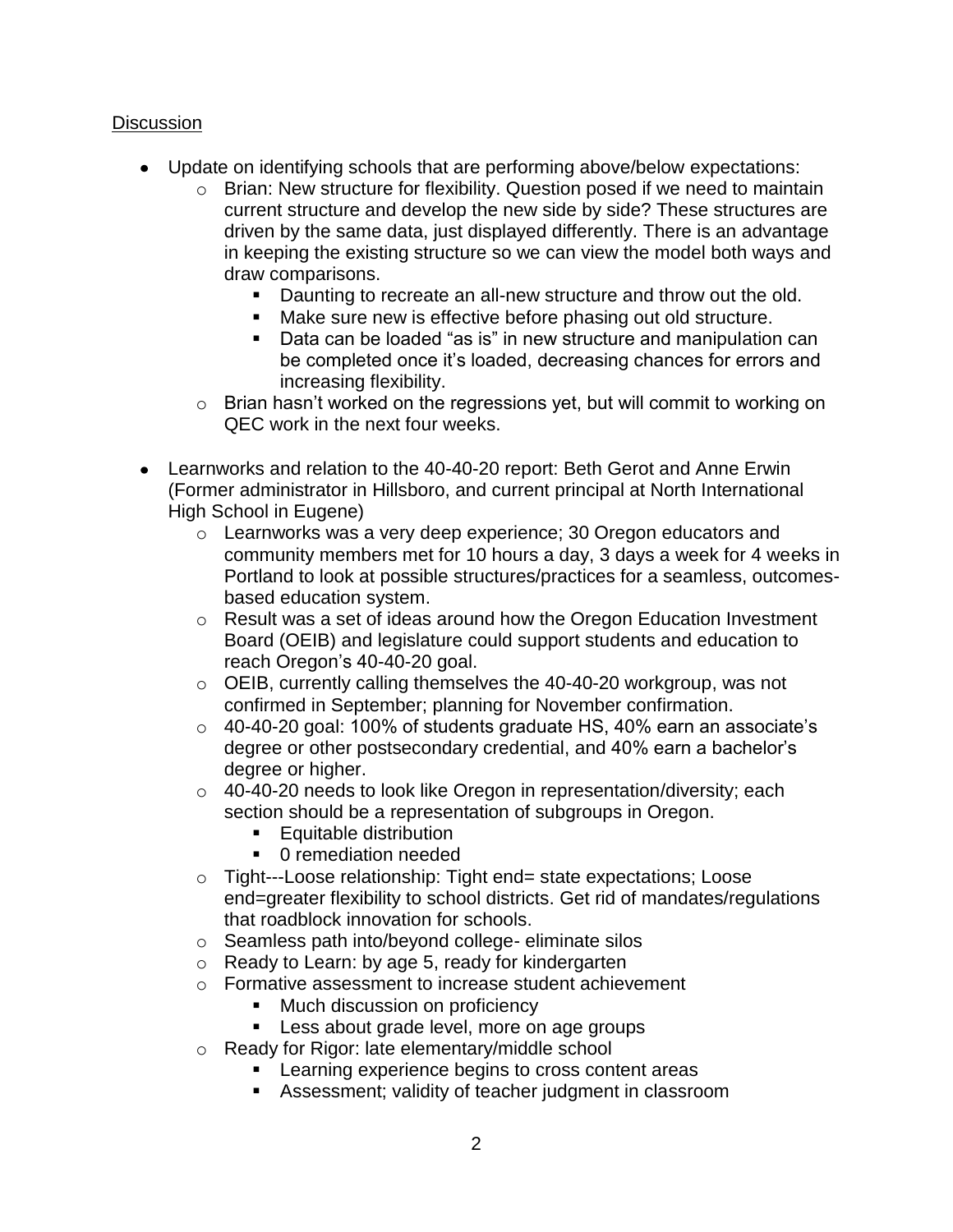- o Ready for College: ready for full-options diploma/for college
	- Full option diploma: fully prepared to attend college or move directly into a career. Meet content standards/measures along the way
- o Locally and Globally Competitive: students' post secondary degrees provide a durable competitive advantage in local and global economy.
- o How to get there:
	- Set of standards across continuum
	- **Longitudinal data system**
	- Student-centered, proficiency-based system of teaching and learning
	- Budget and accountability system that supports institutions in their pursuit of outcomes for students
- o "Know" key content knowledge, "Think" key cognitive strategies, "Act" key learning behaviors, "Go" key transitional skills
- o Assessment to confirm learning; to measure know, think, act, and go
- o Proficiency-based: know where students are; regular assessments by teachers in classroom.
- o Brian: TED video by Dan Meyer- MS math teacher who spends time rewriting math problems in textbooks to support "know" instead of just "do." Approaches to teaching make a tremendous difference.
- o Elements of proficiency-based teaching and learning environment :
	- Clearly articulated learning targets; alignment with task and target  $\triangleright$  Teacher and student are aware of both task and target
	- **Standards-based process of reporting**
	- **Flexible time structures**
	- **Students able to individualize to the instruction**
	- Classroom-based formative and summative assessments
- o Students at center of learning; teacher in community of learning; parents informed
	- Easy to say, difficult to implement- will demand increased PD and a shift in assessment practices
- o State-wide data system:
	- **Conceptually simple idea**
	- Currently, administrators know very little about students that come to their school
	- History will be helpful for teachers to know students' trajectory; what they need "today"
- $\circ$  Peter: This does ask more of teachers, to review all of this student data in the minimal amount of prep time they have.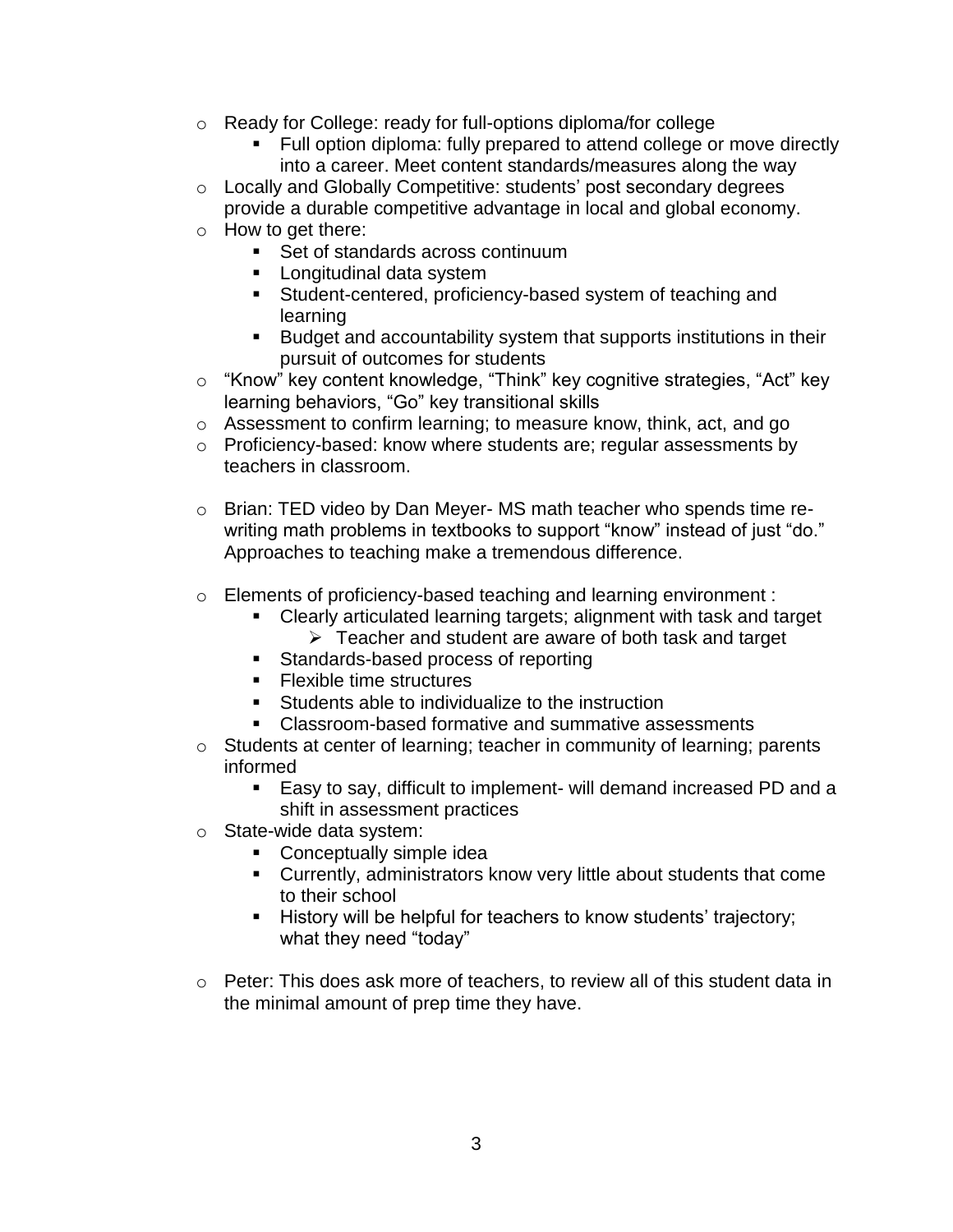- o Budget Funding: Outcome-based
	- Maintaining at current level, how can we increase performance/effectiveness/efficiency?
	- **Fund outcomes, not inputs/process costs**
- o Achievement Compact:
	- As school districts meet/exceed outcomes, they receive increased flexibility. Districts that are not achieving will have increased oversight.
- OEIB:
	- $\circ$  Not confirmed in September; not enough votes on that particular Friday.
		- When all return in November, should move forward similarly to SB 909
	- $\circ$  Moving forward with workgroup and plan to have a report to legislature by December 15
		- Report will include information on the longitudinal data system and phasing in changes over time
	- o Governor's speech in Springfield; 0-20 system, based on proficiency **The waiver is critical to moving forward with this vision**
	- o OEIB will follow the philosophies from Learnworks
		- Some content may have to be redefined, but the philosophy will merge seamlessly
	- o Lynn: Where does the QEC/QEM fit in?
	- o Mark: The QEM is referred to in meetings, supporting its relevancy and recognition of value. A natural transition for the QEC would be to help define outcome-based budgeting and the costs to implement proficiency.
	- $\circ$  Invite Tim Nesbitt and Ben Cannon to next meeting? Give commission direction for future, and an opportunity for the commission to express their support of the new changes in OR educational landscape
		- Next meeting: "What is our future?"
- Best Practices Committee Report:
	- o Sarah: No meeting in August to consider QEC's place and many commissioners were occupied with Learnworks
	- o Consensus of group that we need to show fidelity to our original charge, and reflect that in the QEM
	- o Adjunct Best Practices team: critical friends as we need an extra set of eyes for review, contributing perspectives, etc.
	- o Courtney Vanderstek will help ensure a smooth launch and provide connections and insight from OEA.
	- o Work on best practices in Learnworks; compatible for QEM
	- o Previous consensus: follow-up on math
		- **Practices may be common across content and proficiency areas**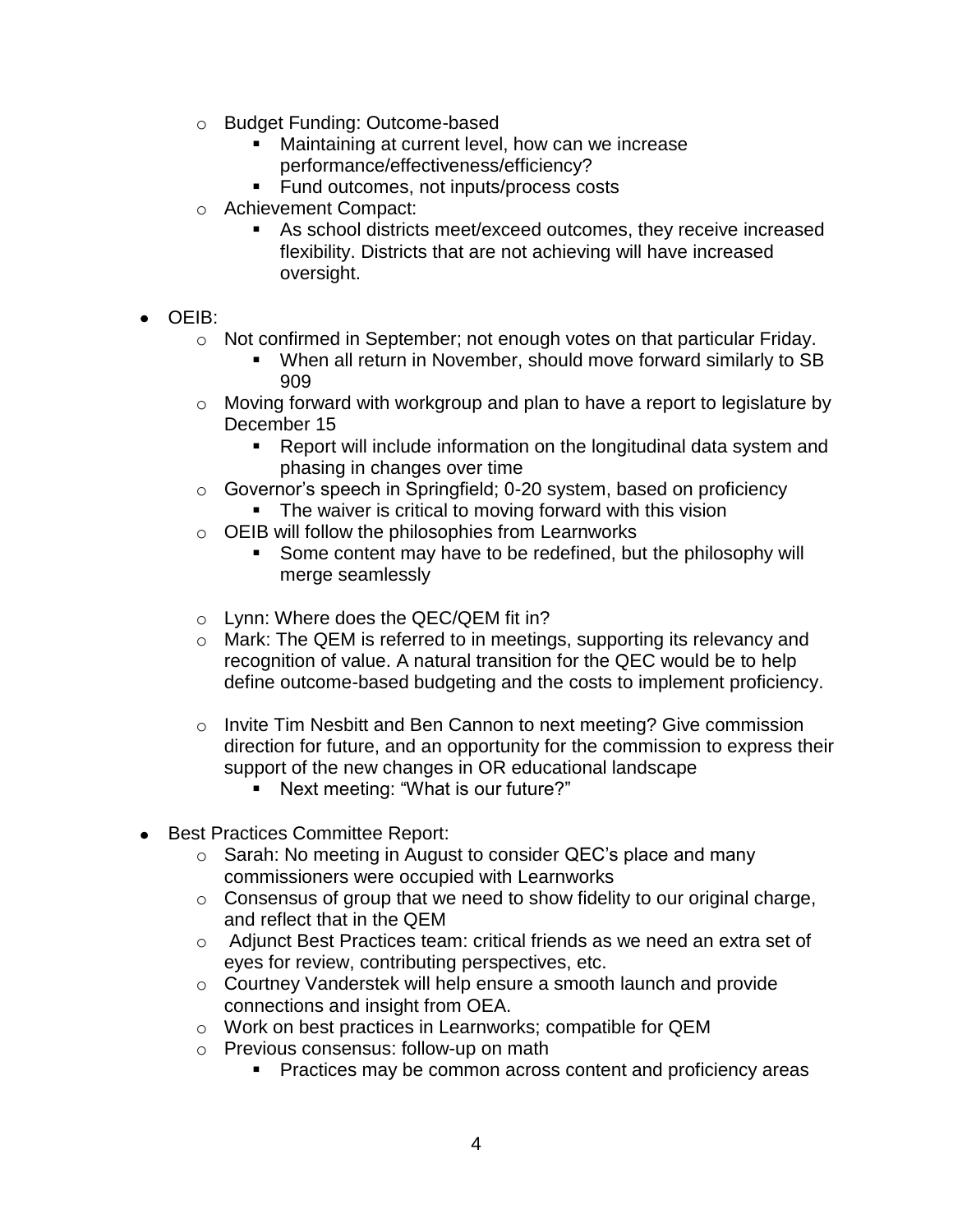- o Departure from exclusively math; literacy and math closely tied
	- Broadening beyond math may increase buy-in from teachers
		- Focus on practices more than just content
			- $\triangleright$  Try to avoid buzzword "proficiency" to bypass angst
- o Need to hone in on where we're going specifically…
- o Survey: hope for strong response for validity
	- Follow-up visits to schools as needed, after reviewing survey responses
- o Peter: field test of survey in Eugene provided helpful feedback
- o Survey sample- close to 100% response with smaller, randomized sampling, or send it out to thousands of schools and hope for 10% response?
	- **Group decided the best option would be a smaller, random** sampling of schools we'll be drawing data from
- o Maryalice: On the math piece, the same questions could be asked to see if there is a correlation between practice and content
- o Susan: Assign same math pairs as last report? This may also draw interesting information
- o Just explore collaboration, or are there other concepts to pull in?
	- Maryalice: Couple with follow-up piece already started; have a basis on math already
	- Examine what successful collaboration costs? (cost out a best practice)
- o Possibly add a few questions to the survey re: aligning curriculum; what are elements of proficiency-based curriculum?
- o May be able to ask fewer questions on the survey
	- **If teachers answer "by yourself" on one on the first questions, they** may continue to answer the same way on following questions
- o Different questions for school board members?
	- **How to word questions to get differentiated information**
	- 10 questions max for quality
	- **Frame question as a statement, and let them select to what degree** they fit
		- $\triangleright$  First part=objective
		- $\triangleright$  Second part=opinion
- o OSBA can help gain 100% or close response, especially from school board members at matched pair schools
- o Extend window of time for close to 100% response?
- o Send paper version/letter on ODE or Governor's Office letterhead?
- Next Steps:
	- o Finalize survey questions for district and school board member surveys
	- o Brian will have the matched pairs identified by October 24
	- o Sense of Governor's office; invite Ben Cannon and Tim Nesbitt?